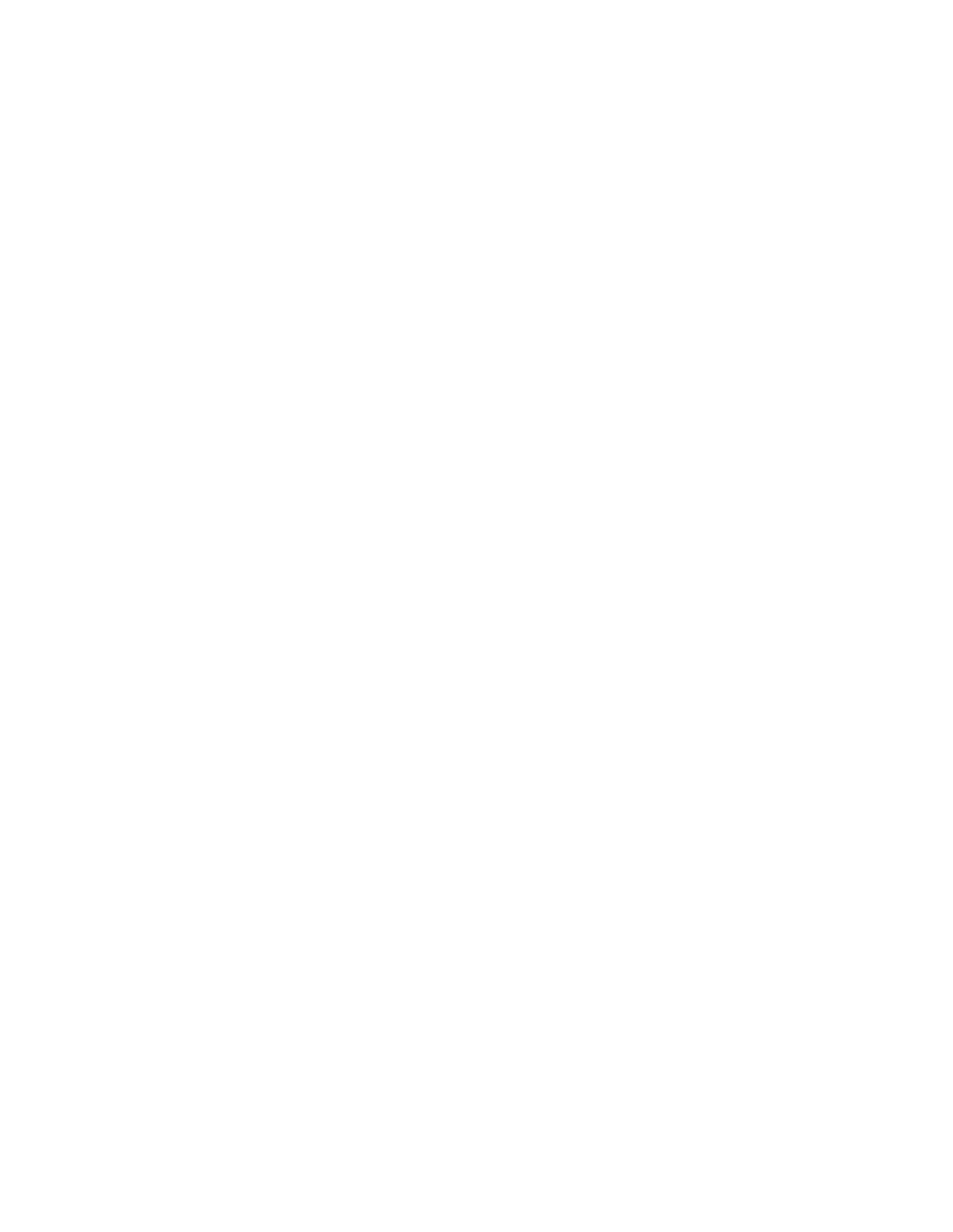

## <span id="page-2-2"></span><span id="page-2-0"></span>**Adverse Events (Effects)**

Adverse *Events or Adverse Effects* (AE) are harmful or undesirable consequences of a medication or treatment. In [clinical trials,](#page-4-0) researchers must always report adverse *events*, even if they are not likely to be caused by the study medication or treatment, because not all adverse effects can be anticipated in advance. Useful information on possible risks can sometimes be gained by comparing the kind and number of *AE* in the [control](#page-5-1) group with those in th[e intervention](#page-8-2) group. Serious Adverse *Events or Serious Adverse Effects* (SAE) are *events* that cause death, permanent damage, birth defects, hospitalization, or are life threatening.



#### <span id="page-2-1"></span>**Bias**

Bias is an error that distorts the objectivity of a study. It can arise if a researcher doesn't adhere to rigorous standards in designing the study, selecting th[e subjects,](#page-14-0) administering the treatments, analysing the data, or reporting and interpreting the study results. It can also result from circumstances beyond a researcher's control, as when there is an uneven distribution of some characteristic between groups as a result o[f randomization.](#page-12-0)

## <span id="page-2-3"></span>**Biomedical Research**

This type of research studies normal and abnormal human function from the level of cells and molecules all the way up to the whole body. Basic biomedical researchers do their work in a laboratory using test tubes, cell samples, microscopes, chemical analysis, and other applicable tools or methods.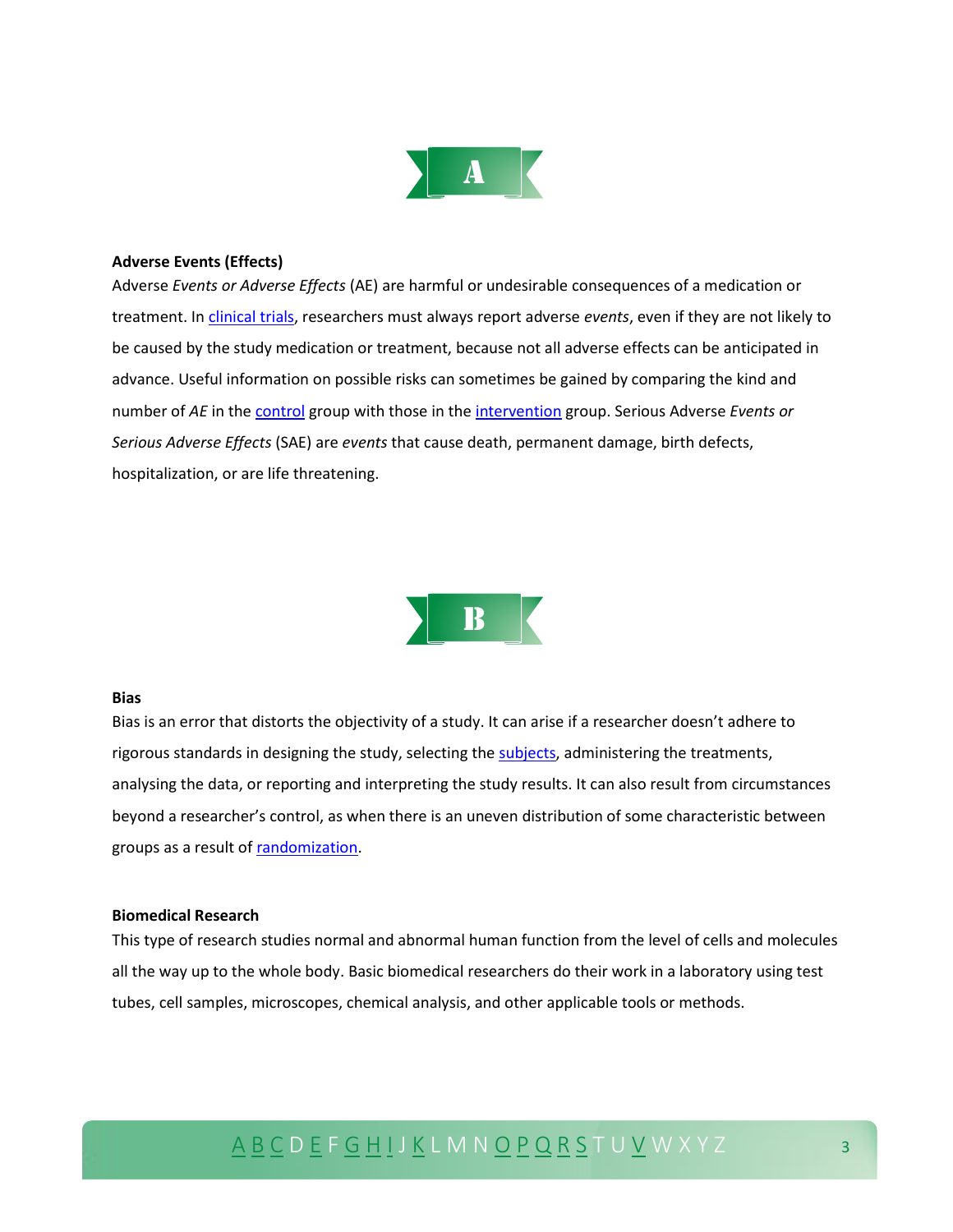### <span id="page-3-2"></span>**Blinding**

Blinding is a method of controlling for [bias](#page-2-1) in study by ensuring that those involved are unable to tell if they are in an [intervention](#page-8-2) or [control](#page-5-1) group. For example, this can be accomplished in a drug study by making the active drug and the [placebo](#page-9-0) identical in appearance. In a single blin[d experiment,](#page-6-1) [subjects](#page-14-0) are unable to tell whether they are receiving the active drug or a placebo. In a double blind experiment, neither the subjects nor the persons administering the treatments know which subjects are receiving the active drug. In a triple blind experiment, the subjects, the persons administering the treatments, and the person[s evaluating](#page-6-2) the results are blinded. Triple blinding is considered to be the most objective way to conduct a study, although it is not always possible to achieve.



### <span id="page-3-1"></span><span id="page-3-0"></span>**Citizen**

Encompasses interested representatives of the general public, consumers of health services, patients, caregivers, advocates and representatives from affected community and voluntary health organizations.

#### **Citizen Engagement**

The meaningful involvement of [citizens](#page-3-1) in its activities, from agenda-setting and planning to decision making, implementation and review

#### <span id="page-3-3"></span>**Clinical Research**

Clinical research is health research on people, typically to [evaluate](#page-6-2) th[e effectiveness o](#page-5-0)f drugs, medical devices and practices. It may involve researchers asking questions, administering drugs, taking blood or tissue samples, or checking the progress of patients as they take a treatment according to a study's protocol. Clinical research studies often have specific criteria to define who can be recruited or enrolled in a particular study.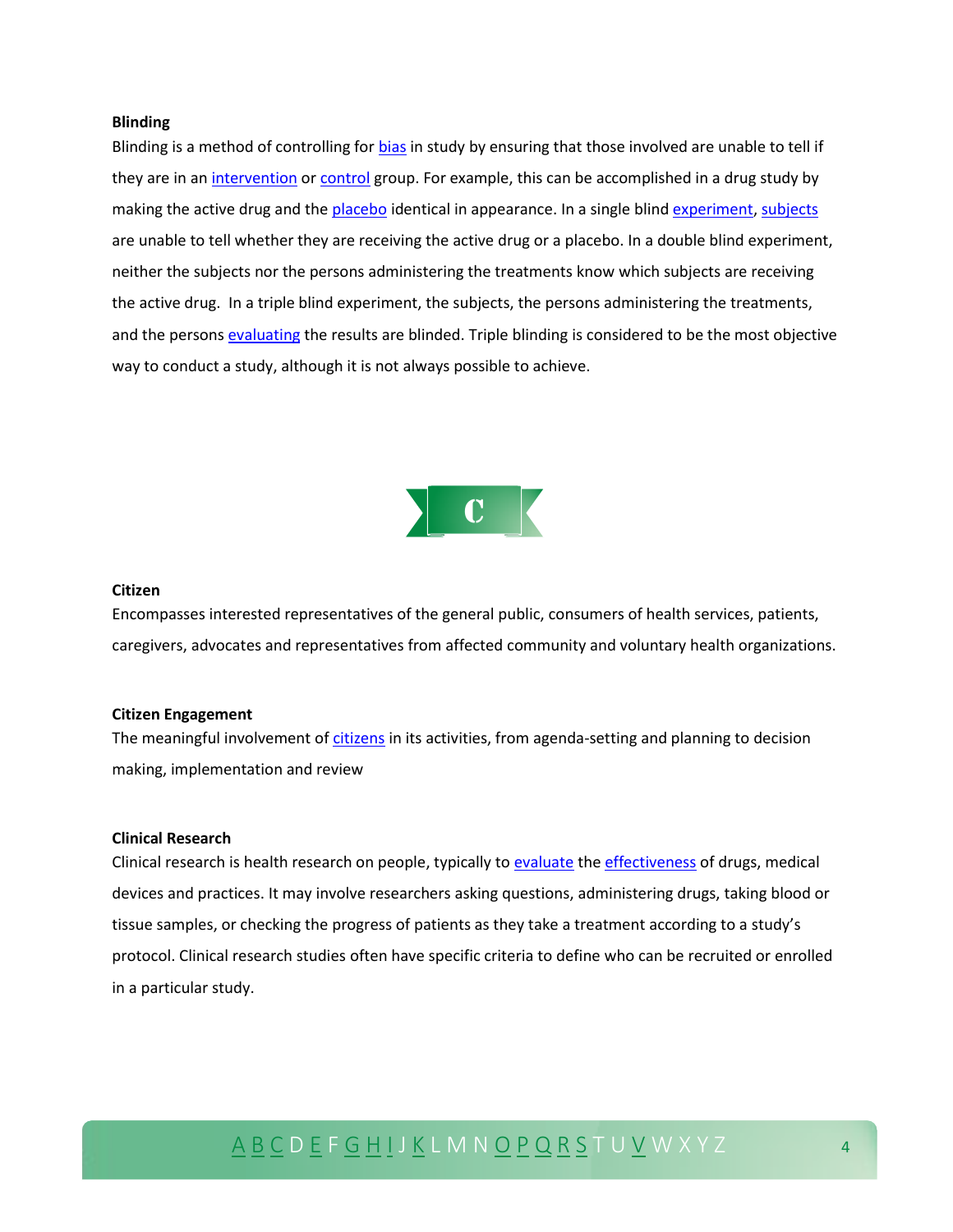### <span id="page-4-0"></span>**Clinical Trial**

Clinical trials are pre-planned studies used to [evaluate](#page-6-2) the safety an[d effectiveness](#page-5-0) of a treatment. For example, a clinical trial might compare a new drug to a [placebo,](#page-9-0) or to a drug already used to treat the condition (a [comparator\)](#page-4-1), if one exists. Once the safety of the new drug has been demonstrated in tests on animals, it goes through a multi-phase testing process to determine its safety and [efficacy](#page-5-0) in treating human patients. If a drug shows success in one phase, the evaluation moves to the next phase, with successful completion of Phase /// being the point where the drug is considered ready to be marketed. These phases test a single drug but usually involve different researchers and different patients, and may be carried out several years apart. All clinical trials conducted in Canada must first have Health Canada approval.

- **Phase I trials** test a drug on a very small number of healthy volunteers to establish overall safety, identify side effects, and determine the dose levels that are safe and tolerable for humans.
- **Phase II trials** test a drug on a small number of people who have the condition the drug is designed to treat. These trials are done to establish what dose range is most effective, and to observe any safety concerns that might arise.
- **Phase III trials** test a drug on a large number of people who have the condition the drug is designed to treat. This phase is usually structured as [randomized controlled trials,](#page-12-1) to see how much better the new product is than no treatment [\(placebo\)](#page-9-0) or the best existing treatment [\(comparator\)](#page-4-1). [Adverse effects](#page-2-2) are noted and investigated. After successful Phase /// trials, the drug can be approved by Health Canada for release to the public.
- **Phase IV trials** can investigate uses of the drug for other conditions, on a broader patient base (e.g. elderly patients), or for longer term use. Recommended uses can be amended as a result of these studies.

#### <span id="page-4-1"></span>**Comparator**

When a treatment for a specific medical condition already exists, it would be [unethical](#page-6-3) to do a [randomized controlled trial](#page-12-1) that would require some participants to be given an ineffective substitute. In this case, new treatments are compared to the best existing treatment, known as the 'gold standard'. The existing treatment is considered a comparator, and the trial will test the new treatment against the comparator.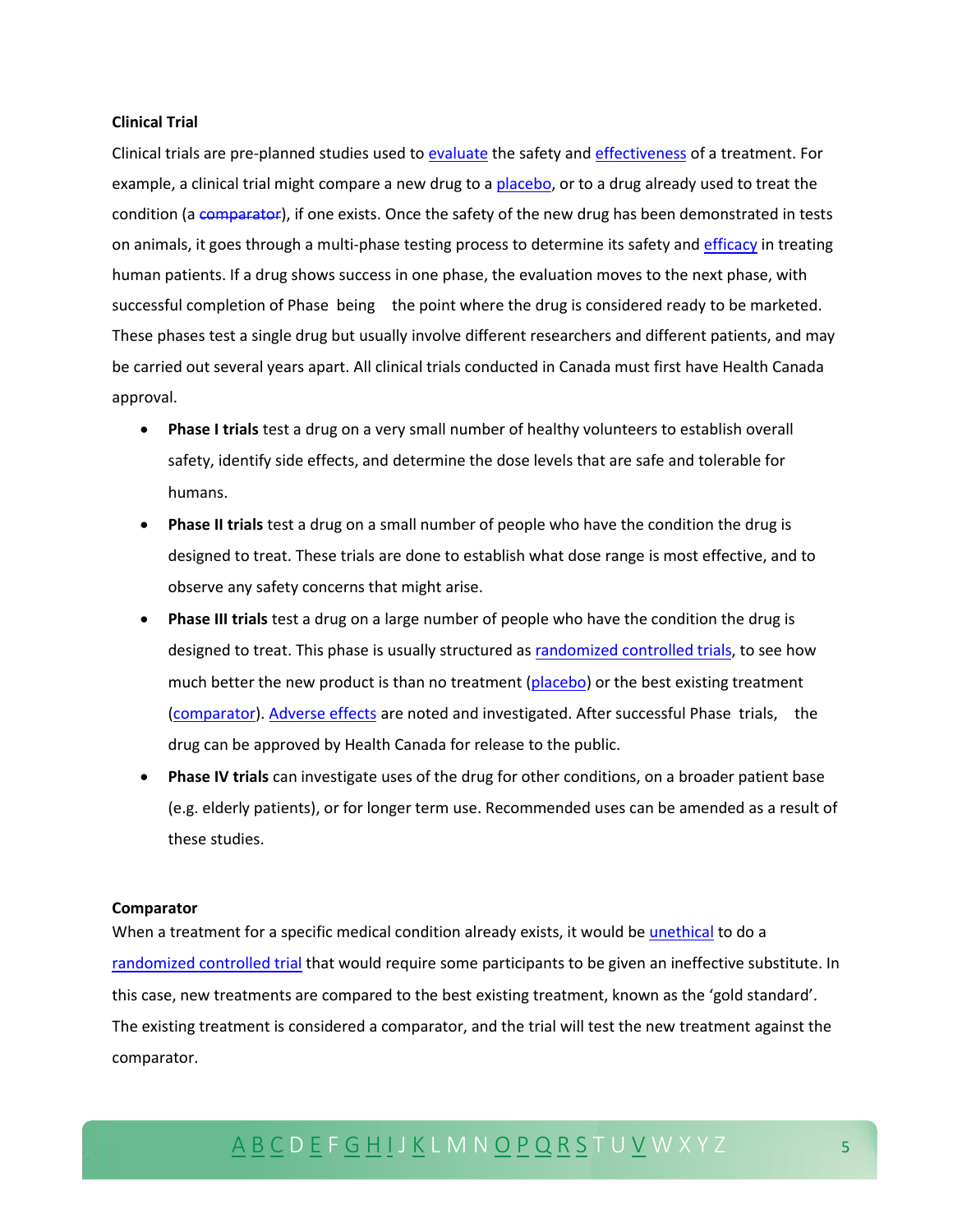#### <span id="page-5-1"></span>**Control**

The goal of a [clinical trial](#page-4-0) is to determine how a new treatment will affect the course of a patient's disease. To do so, researchers must design their study so that it "controls for" other factors that may influence the disease. Researchers address this problem by assembling a group of patients with similar characteristics and dividing them randomly into groups. If one group receives the treatment and another doesn't, any difference in the course of their disease can then be attributed to the treatment, since it is the only factor that is different between them. The untreated group, known as the control group, answers the question, "What would happen to the people in the [intervention](#page-8-2) group if they had not received any treatment?"



#### <span id="page-5-0"></span>**Efficacy and Effectiveness**

Efficacy is a measure of how effective a treatment is under ideal conditions, such as those within a [clinical trial.](#page-4-0) Most clinical trials try to isolate the disease condition being treated from other factors, which means that th[e subjects](#page-14-0) they select will be motivated adults with no other medical conditions. Once enrolled, clinical trial participants are also monitored to ensure that they are compliant with dosages. Although these constraints are imposed to make sure that the maximum effect of the drug is achieved, typical, real-life patients are unlikely to do as well as those in a clinical trial. The term effectiveness is applied to the success of the treatment when typical patients are [evaluated.](#page-6-2)

### **Epidemiology**

Epidemiology is the study of how and why different patterns of health and disease occur among various subgroups in a population. Epidemiological methods are important in understanding infectious diseases, like influenza, but they are also widely applied to other population health issues, including sociological (e.g. How does income affect diet?) or environmental (e.g. Do people in cities develop more respiratory illnesses?) studies. Knowledge gained from epidemiological studies can help researchers design more structured studies of public health questions and help governments to improve health on a community or national level.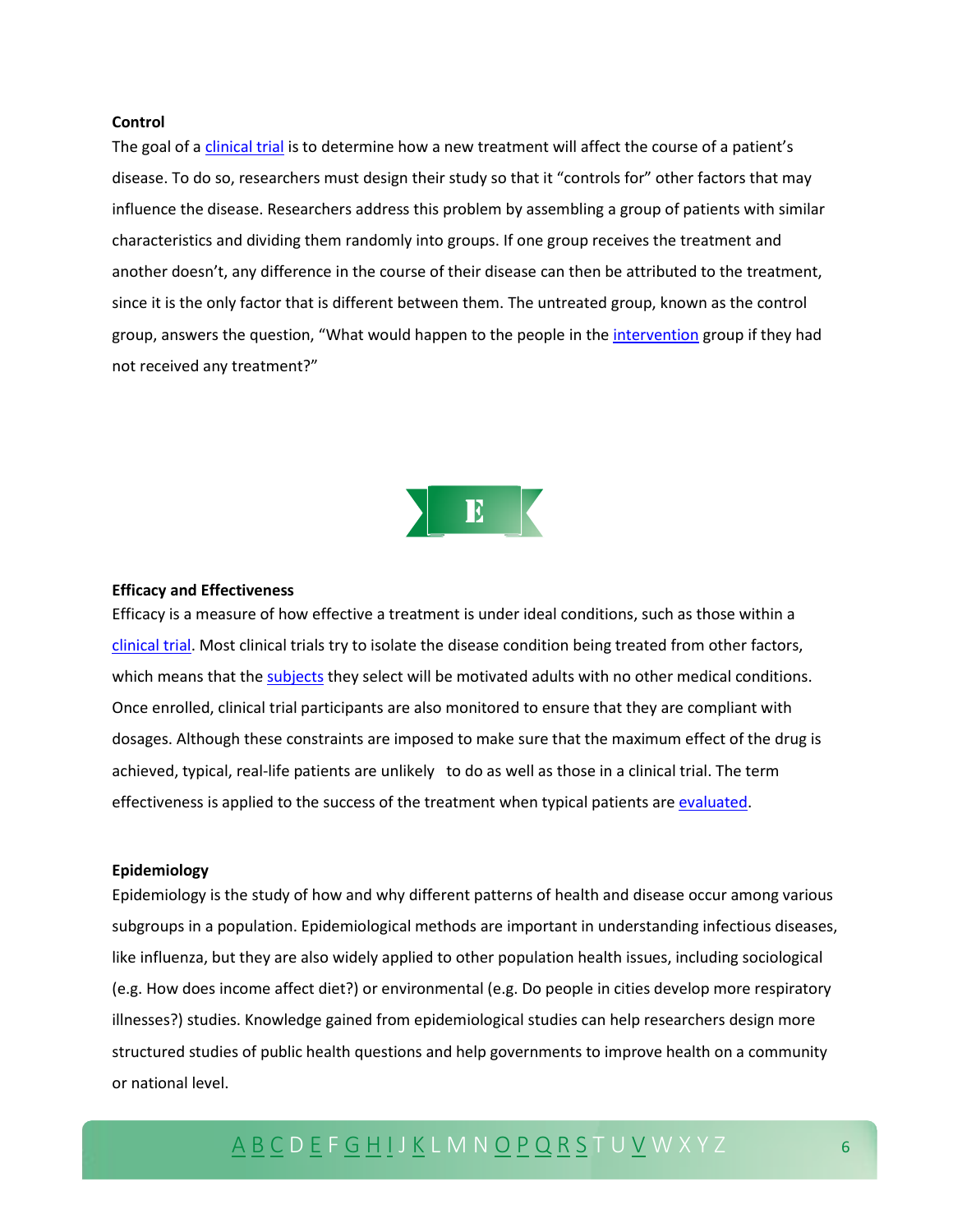## <span id="page-6-3"></span>**Ethics**

CIHR-funded research that involves people must follow the ethical standards for research that are laid out in its *Tri-Council Policy Statement: Ethical Conduct for Research Involving Humans* [\(http://www.pre.ethics.gc.ca/eng/policy-politique/initiatives/tcps2-eptc2/Default/\)](http://www.pre.ethics.gc.ca/eng/policy-politique/initiatives/tcps2-eptc2/Default/). This policy states that health research must be based on a fundamental moral commitment to protecting and advancing human welfare, knowledge, and understanding, while also examining cultural dynamics. The policy contains Guiding Ethical Principles indicating that research should respect free and [informed consent,](#page-7-1) vulnerable persons, privacy and confidentiality, and justice and inclusiveness. Ethical health research should always work to maximize benefits while minimizing harm.

## <span id="page-6-2"></span>**Evaluation**

Evaluation is the careful and complete collection of information about a program or process in order to determine whether it achieved its goal. Both research and evaluation have features that center on answering a question but the purpose of evaluation is essentially to improve an existing program, while research is intended to provide support for a theory o[r hypothesis.](#page-7-2)

### <span id="page-6-1"></span>**Experiment**

<span id="page-6-0"></span>An experiment is an orderly procedure carried out with the goal of confirming, refuting, or establishing the validity of [a hypothesis.](#page-7-2) Experiments provide insight into cause-and-effect by demonstrating what result occurs when a particular factor is manipulated. Experiments always rely on repeatable procedures and logical analyses of results.



### **Gender**

Gender refers to the socially constructed roles, behaviors, expressions and identities of girls, women, boys, men, and gender diverse people. It influences how people perceive themselves and each other, how they act and interact, and the distribution of power and resources in society. Gender is usually conceptualized as a binary (girl/woman and boy/man) yet there is considerable diversity in how individuals and groups understand, experience, and express it.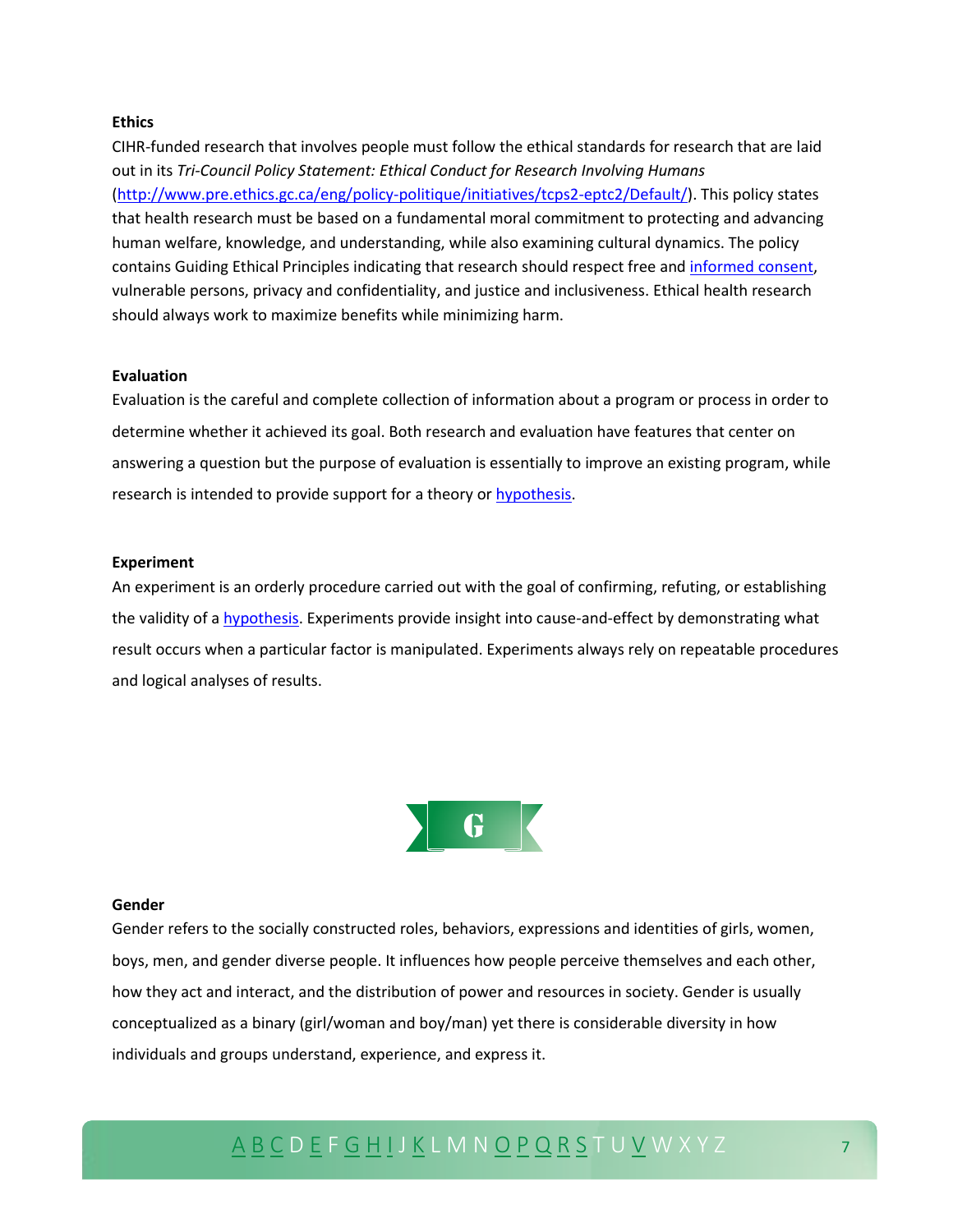

### <span id="page-7-3"></span><span id="page-7-0"></span>**Health Systems and Health Services Research**

This is a type of research that seeks to improve the efficiency and effectiveness of health professionals, such as doctors, nurses, or physiotherapists, or the health care system itself through changes to practice and policy. Health services researchers often use [surveys,](#page-15-1) focus groups[, randomized controlled trials,](#page-12-1) and comparisons of data from health records and other sources in their studies.

#### <span id="page-7-2"></span>**Hypothesis**

<span id="page-7-1"></span>A hypothesis is a proposed explanation for some event or phenomenon when the actual cause is either not known or does not adequately explain what is observed. A scientific hypothesis must explain all of the results of a study, and be testable, repeatable, and refutable (capable of being proven wrong). However, a scientific hypothesis can never be absolutely proven correct, because there is always the possibility that the real explanation is beyond our present state of knowledge.



## **Informed Consent**

In any study involving humans, it is crucial that the participants voluntarily agree to take part in the research, and that they do so with a full understanding of their rights and the possible risks associated with participating in the study. Throughout the entire study, the researcher has an [ethical](#page-6-3) obligation to share plain-language information with all participants that will enable them to give their free and informed consent.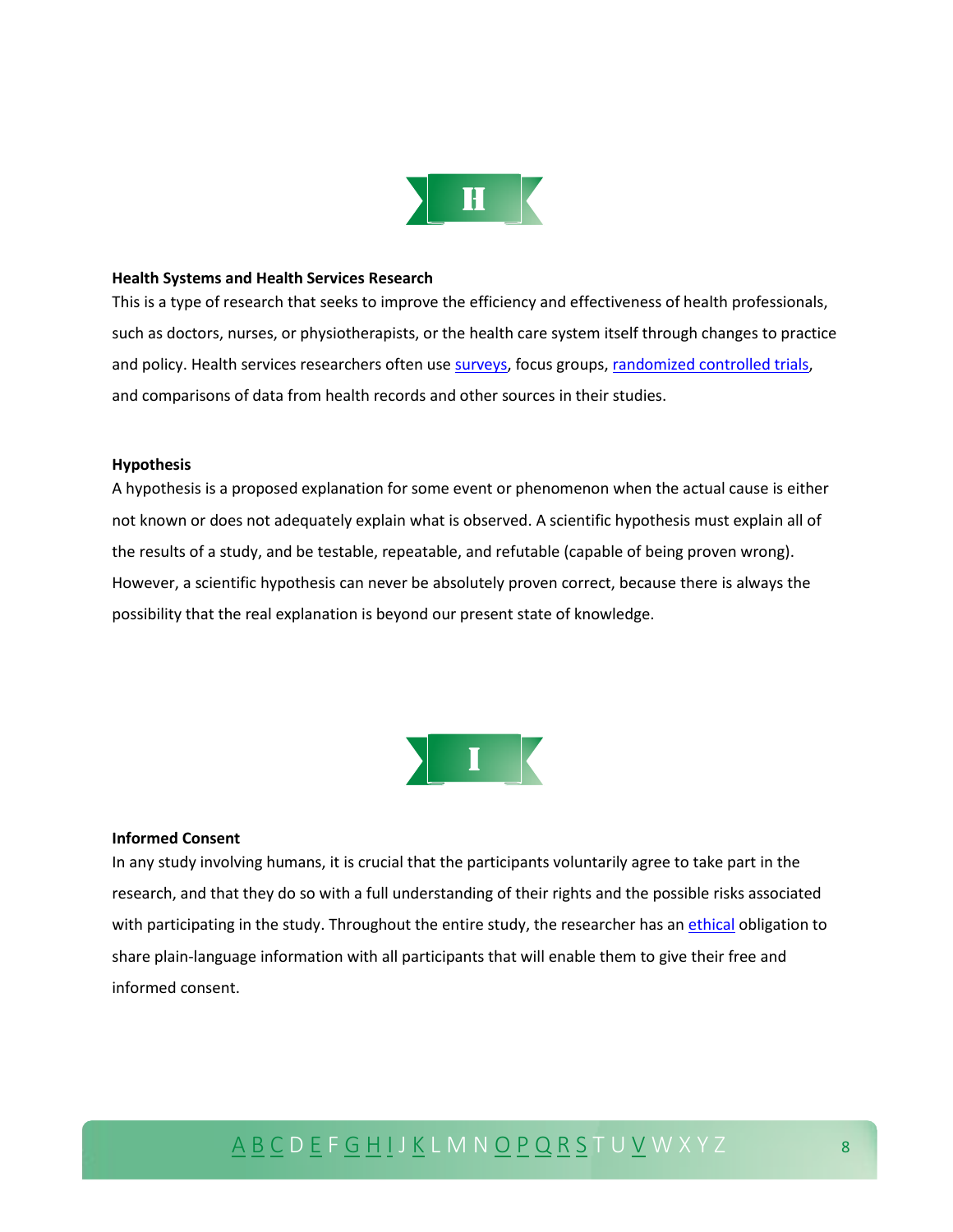### <span id="page-8-2"></span>**Intervention**

In a [clinical trial,](#page-4-0) the intervention is the treatment being studied. The intervention group consists of the study participants that have been randomly assigned to receive the actual treatment.

<span id="page-8-0"></span>

### <span id="page-8-3"></span>**Knowledge Translation**

Knowledge Translation (KT) has a range of definitions, but within the Canadian Institutes of Health Research (CIHR) it is described as a process of summarizing, distributing, sharing, and applying the knowledge developed by researchers to improve the health of Canadians, and strengthen the health care system through the use of more effective health services, products, and standards of practice. CIHR is committed to sharing the knowledge generated by its researchers with whoever can take advantage of it, by making it understandable and available to all Canadians.

Integrated KT is a form of KT where researchers and knowledge users (e.g. policymakers, clinicians) work together to determine research questions, decide on methodology, collect data, develop tools, interpret findings, and disseminate research results. This approach is intended to produce research findings that are more likely to be relevant to, and used by, the end users than studies designed and conducted by researchers alone.



<span id="page-8-1"></span>**Observational Studies – Case Reports, Case-Control Studies, Cohort Studies, Cross-Sectional Surveys** An observational study, as distinguished from a [randomized](#page-12-2) study, is usually undertaken when it is impossible, impractical, or [unethical](#page-6-3) to have [a control](#page-5-1) group. They are useful for generating [hypotheses](#page-7-2) that can be more rigorously tested in [randomized controlled trials.](#page-12-1) Their major disadvantage is that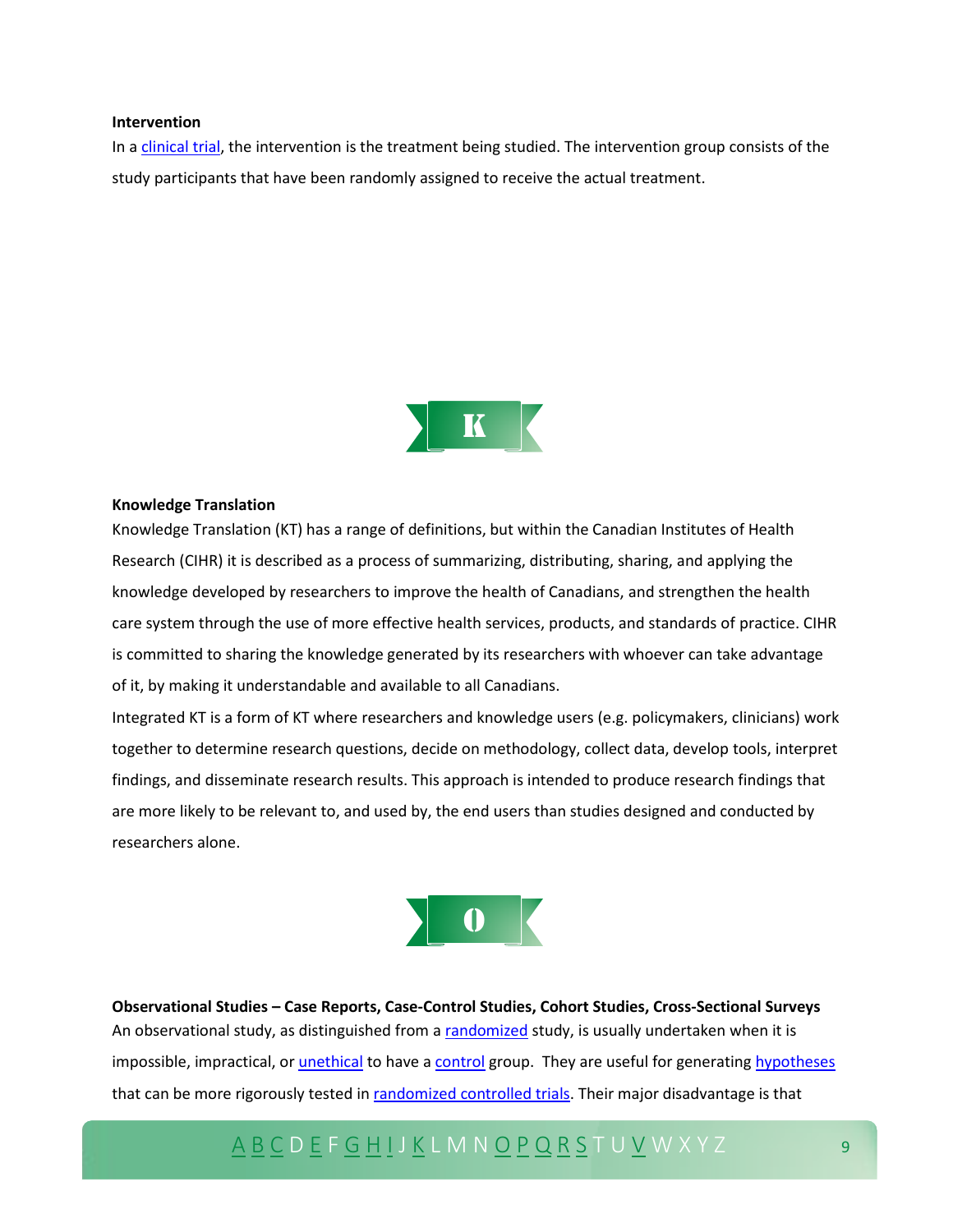<span id="page-9-1"></span>there is no assumption that participants are representative of others with that condition. The four most common forms of observational studies are case reports, case-control studies, cohort studies, and crosssectional surveys.

- **Case Reports** describe a unique patient, group, or event that may be of interest to others.
- **Case-Control Studies** examine a disease in an attempt to identify risk factors. Two groups are identified. Everyone in one group has a particular condition and no one in the other group has that condition (e.g., heart disease). Both groups are studied to see if more people in one group have a particular event or behaviour in their history that could be associated with either causing the disease or protecting against it (e.g., smoking, exercise).
- **Cohort Studies** examine risk factors in an attempt to identify a disease. These studies follow two or more groups of people, or cohorts, over time. The people in each group are as similar as possible, except each group has an event, condition, or behaviour in their past that the other doesn't (e.g., smoking, exercise). Cohort studies can be either prospective or retrospective. A prospective cohort study begins at a certain date and then follows th[e subjects](#page-14-0) over time to see how the groups in the study differ in terms of developing certain diseases. A retrospective cohort study starts in the present when it is already apparent who has the condition being measured, and traces events backward in time to see if a particular behaviour or event that occurred previously that may have caused the condition.
- <span id="page-9-0"></span> **Cross-Sectional Surveys** examine a large group of people at a point in time to see what proportion has a particular condition. Researchers then attempt to correlate the condition with other information about the subjects that was collected at the same time (e.g., diet, age). A census would be an example of a cross-sectional survey.



## Patient **SEOR**

An overarching term that includes individuals with personal experience of a health issue and informal caregivers, including family and friends.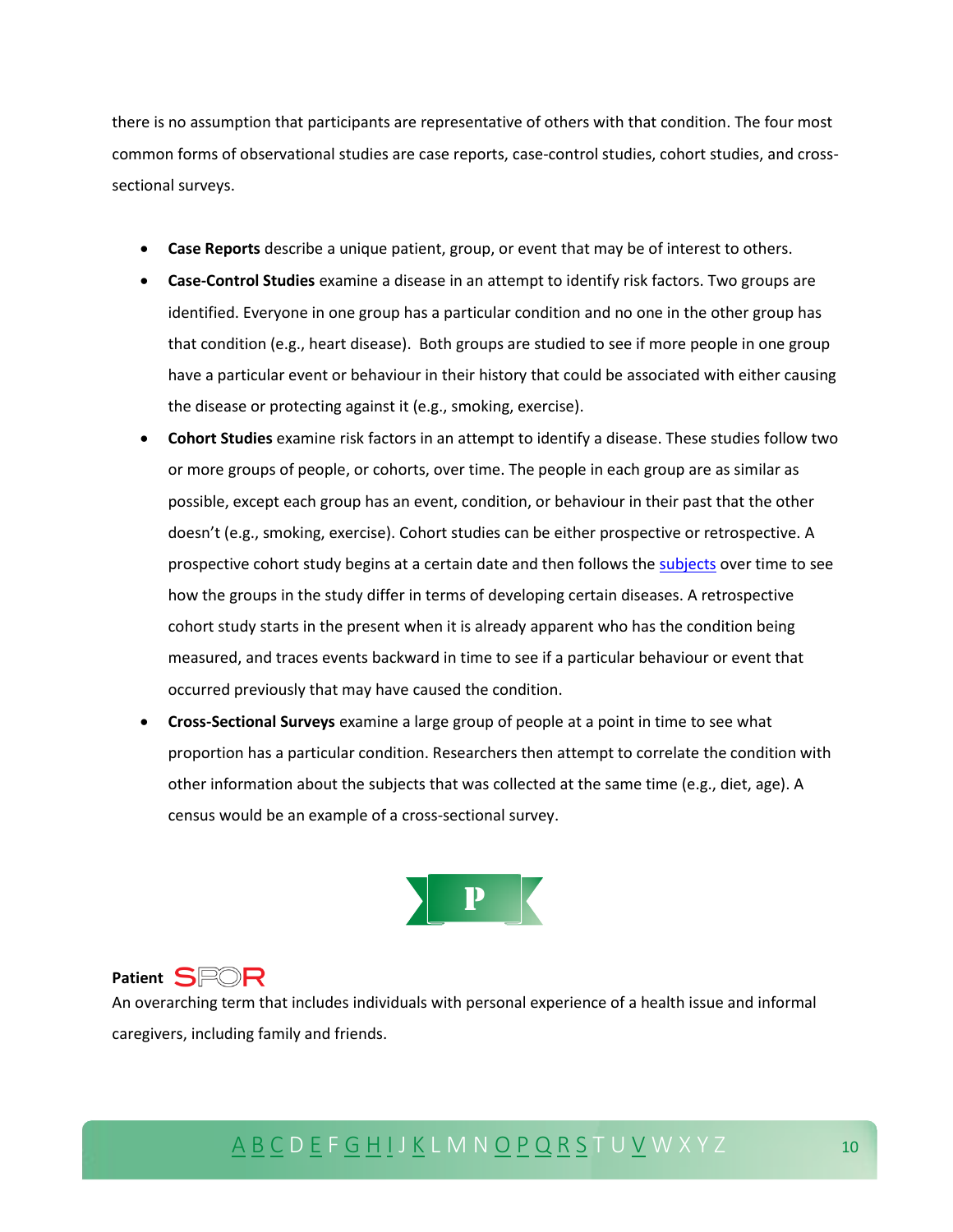## <span id="page-10-0"></span>Patient Engagement **SPOR**

Meaningful and active collaboration in governance, priority setting, conducting research an[d knowledge](#page-8-3)  [translation.](#page-8-3) Depending on the context, [patient-oriented research](#page-10-0) may also engage people who bring the collective voice of specific, affected communities.

## Patient-Oriented Research **SFOR**

Refers to a continuum of research that engage[s patients](#page-9-1) as partners, focusses on patient-identified priorities and improves patient outcomes. This research, conducted by multidisciplinary teams in partnership with relevant stakeholders, aims to apply the knowledge generated to improve healthcare systems and practices.

## <span id="page-10-1"></span>**Placebo**

In [clinical trials,](#page-4-0) a placebo is usually a tablet or capsule with no active ingredients, or a sham treatment that is meant to make the patient believe that a medical procedure has occurred. Placebos are used so that the [subjects](#page-14-0) in th[e control](#page-5-1) group (and often researchers involved in administering or [evaluating](#page-6-2) the trial as well) are unable to tell who is receiving the active drug or treatment. Using placebos prevents [bias](#page-2-1) in judging the effects of the medica[l intervention](#page-8-2) being tested.

## **Placebo Effect**

There is always a psychological component to being enrolled in a [clinical](#page-4-0) trial designed to test a treatment that might improve an existing medical condition. It's natural for a participant to hope that they are in the group receiving the active treatment and that it will improve their condition. For this reason, even patients who are receivin[g placebo](#page-10-1) treatment will often report an improvement, particularly in short term trials, even if it is impossible that the effects are caused by the placebo.

## <span id="page-10-2"></span>**Power**

*The* power *of a statistical test* is *a* measure of a study's ability to detect a *[statistically significant](#page-14-1) difference* between the *results of the* [intervention](#page-8-2) group and th[e control](#page-5-1) group *in [a randomized](#page-12-1)  [controlled trial](#page-12-1)*. A *difference* is considered statistically significant when it is highly unlikely to have occurred by chance. A study's power is *partly* determined by the size of the difference in scores between the groups, but it is also affected by how many people are included in the study and how much variation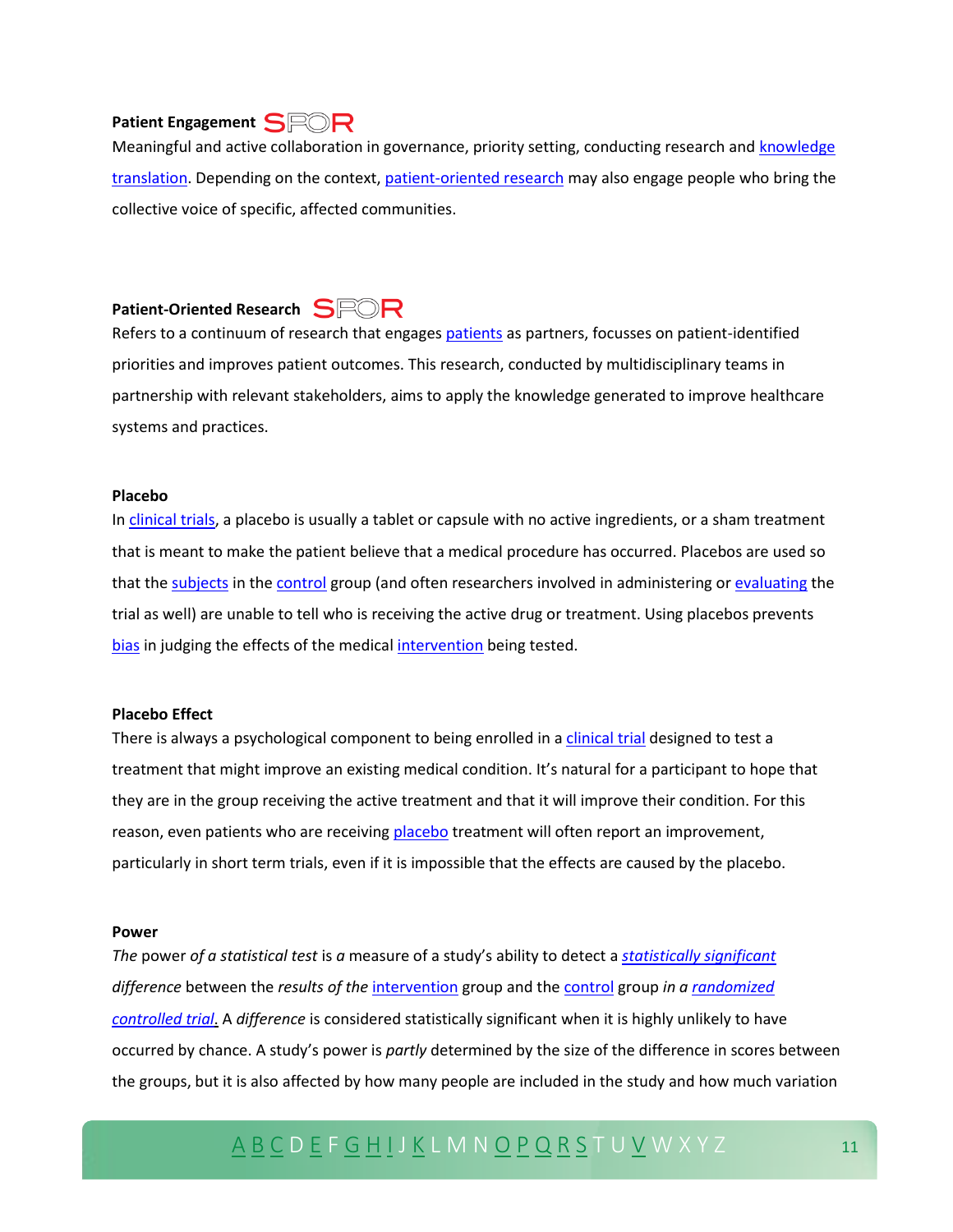there is within each of the groups. For example, if there are too few people in the study, even a large difference may not produce a statistically significant result.

## **Prevention - Primary, Secondary and Tertiary**

- **Primary Prevention** means preventing a disease before it occurs. An example would be a healthy person with a family history of heart disease taking a blood pressure reducing medication to prevent a heart problem in the future.
- <span id="page-11-1"></span> **Secondary Prevention** means preventing a worsening or future occurrence of a disease after evidence of the disease has already been found. An example would be a doctor removing a suspicious growth before it becomes cancerous and spreads.
- **Tertiary Prevention** means treatment for an ongoing disease. This type of prevention could include reducing the effect of symptoms, slowing the progress of the disease, or taking steps to cure the disease.

## **Prognosis**

<span id="page-11-2"></span>A medical prognosis is a prediction of the course of a disease and likelihood of recovery, disability, or death, based on medical expertise. It includes factors such as the patient's medical history, the course of treatment being followed, and the statistical likelihood of the outcome of the disease in other people..



## <span id="page-11-0"></span>**Qualitative Analysis**

The purpose of a qualitative analysis is to get a range of responses on an issue from a variety of perspectives, valuing unique responses as much as consistent ones. Qualitative analysis methods can include focus groups, individual observations, in-depth interviews, or documentary accounts. Qualitative assessments can often be used as a means of generating research questions and identifying themes that can later be used in [a quantitative analysis.](#page-12-3) Qualitative analyses are subjective, meaning that they depend on the particular people included, and can be shaped by interactions with the researcher or other participants.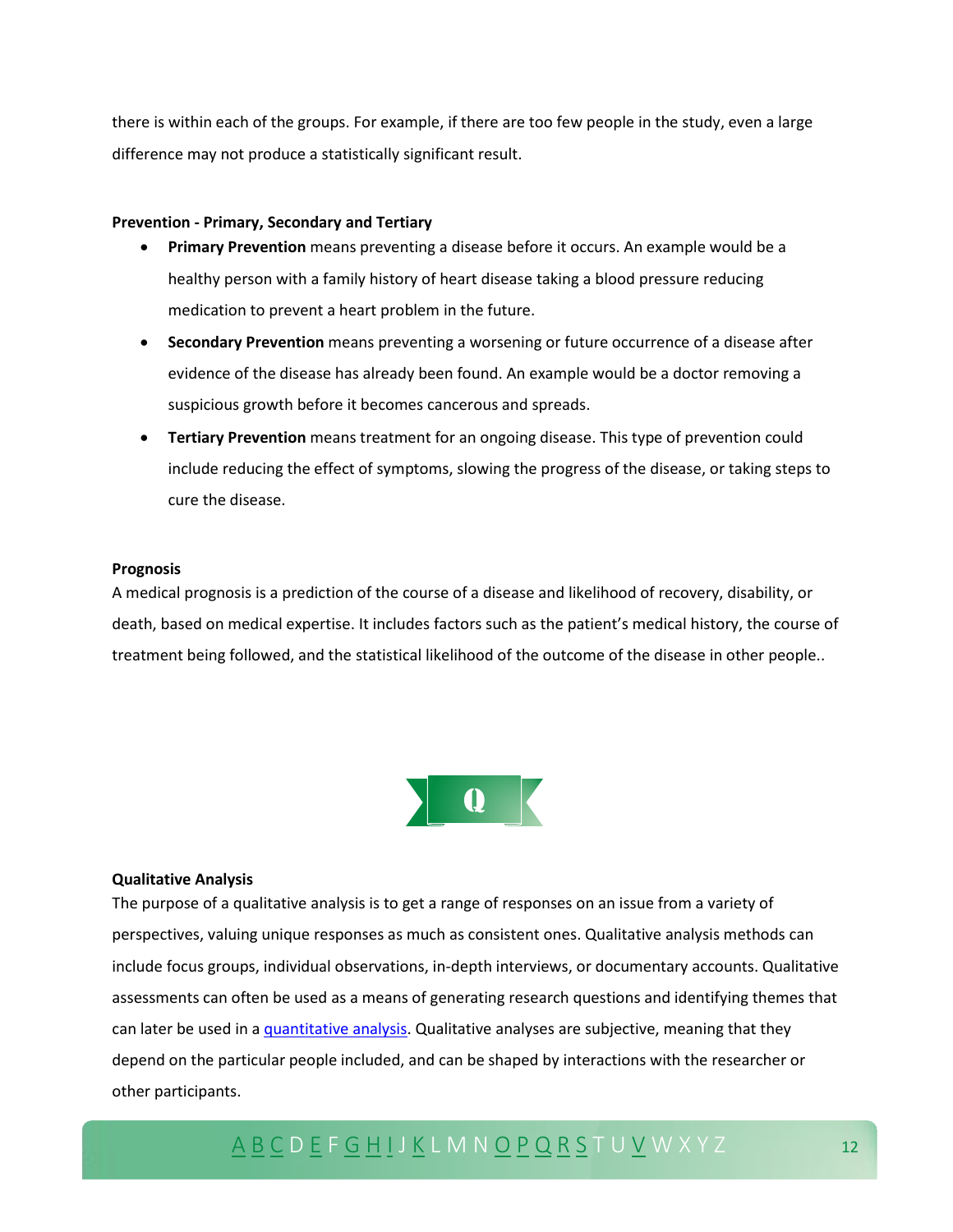#### <span id="page-12-3"></span>**Quantitative Analysis**

Quantitative analysis attempts to understand the world objectively, rather than as different individuals might perceive it. It relies on compiling numerical data from many individuals into a single value, such as an average, or mean, that can be assessed by statistical tests. The goal of quantitative analysis is to be unbiased, which is wh[y control](#page-5-1) groups an[d blinding](#page-3-2) are important considerations in constructing quantitative research studies. Statistical analyses applied to quantitative data define exactly how likely a result is to have occurred by chance alone, which helps the user understand how representative the results are of the population as a whole.



#### <span id="page-12-2"></span><span id="page-12-0"></span>**Randomization**

Most randomization in health research has to do with the selection of [intervention](#page-8-2) an[d control](#page-5-1) groups fo[r clinical trials.](#page-4-0) The process begins with a group of people who have been carefully selected to meet all of the criteria defined for the trial. These usually include people who have a disease at the same stage, along with other similar factors such as age or weight, and none of the study's exclusion factors, such as multiple diseases or pregnancy. Even within this group, no two people are identical so randomly dividing them into two (or more) subgroups ensures that the same characteristics of the larger group are likely to be represented in the subgroups. Most randomization is done by using computer-generated lists of random numbers based on the number of groups to be studied (e.g., 1s and 2s for two groups) and giving each person enrolled the next number on the list. This will usually result in nearly even numbers of people in each group.

### <span id="page-12-1"></span>**Randomized Controlled Trial**

A randomized controlled trial (RCT) is considered the most unbiased way of assessing the outcome of an [intervention.](#page-8-2) In the simplest case, a relevant population is identified (e.g. patients with the disease the drug is designed to treat). The population is divided by some impartial method of assignment (ideally, random numbers generated by a computer program) into intervention an[d control](#page-5-1) groups. These assignments are kept secret from the patients, and in the best case, from the investigators and the evaluators as well. Patients receive their assigned course of treatment (either the active treatment or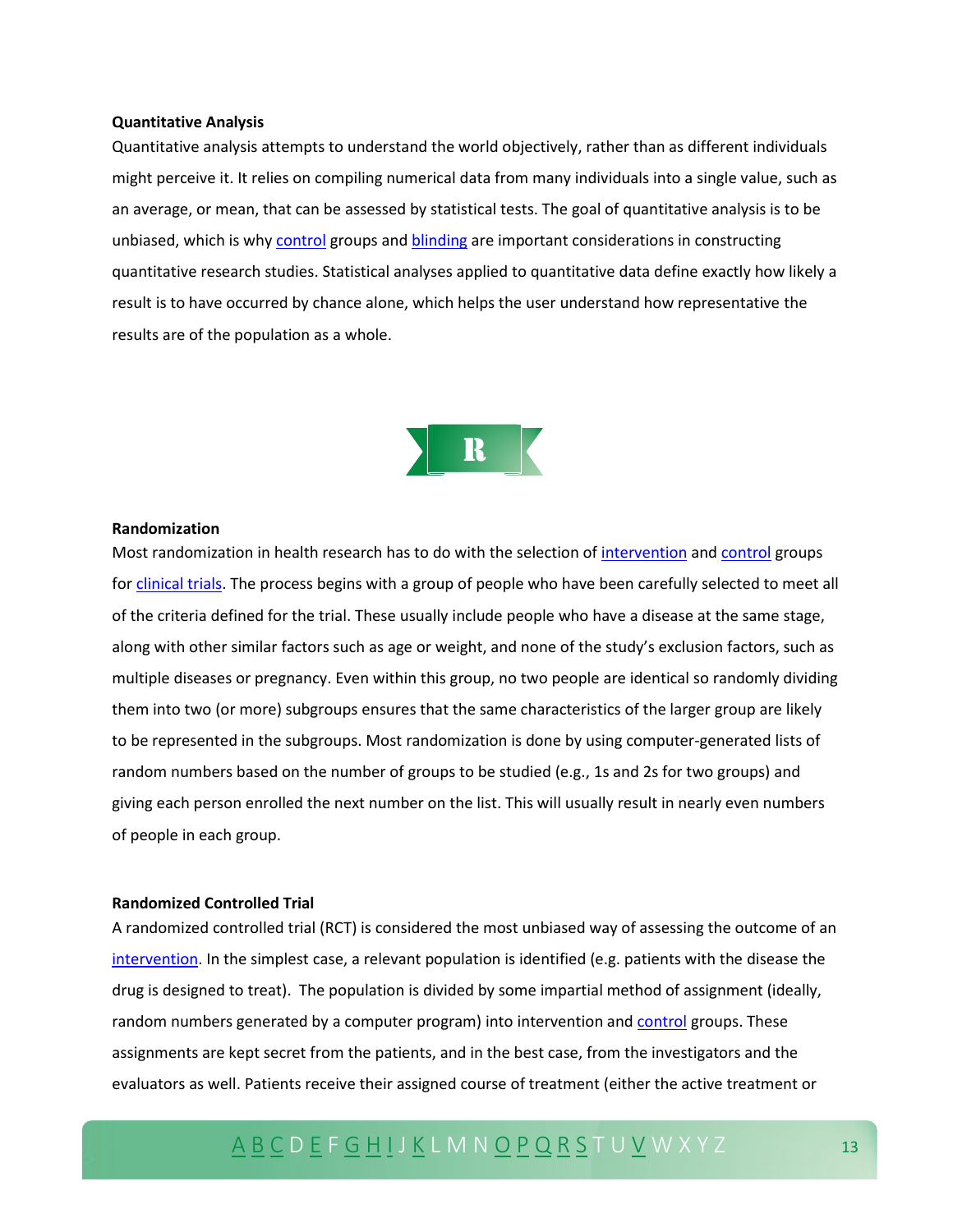th[e placebo\)](#page-9-0) over a pre-specified period of time and are monitored to ensure that dosage schedules are followed and that an[y adverse effects](#page-2-2) are recorded. At designated times, outcome data is collected. When the trial ends, all data are analyzed to determine if a [statistically significant](#page-14-1) difference exists between the groups. If so, it can be concluded that the difference is due to the intervention.

### **Risk Reduction**

Risk reduction is a measure of how successful an [intervention](#page-8-2) is, when compared to patients not receiving the intervention, in reducing the risk of a negative health outcome such as death, stroke, or bleeding. There are two measures of risk reduction – absolute and relative. Absolute risk reduction is the most important statistic because it answers the question, "Out of X number of people, *how many* more are saved by this treatment compared to no treatment?" However, particularly when an advertiser wants to convince people that their treatment offers a substantial benefit, they will cite the relative risk reduction, which answers the question "Out of X number of people, *what percentage* more are saved by this treatment compared to having no treatment?" Citing relative risk reduction is misleading because it can make the differences seem larger, but it tells you nothing about actual risk. *However if the relative risk is used, it is possible to claim that the risk of a stroke had been reduced by 50% in the treated group which is true, but misleading.*



#### <span id="page-13-0"></span>**Screening**

Screening is a method o[f secondary prevention.](#page-11-1) Screening programs check large numbers of individuals who are otherwise healthy for known symptoms before a disease is established. Screening is presently offered through programs such as mammography for breast cancer or skin examinations for melanoma.

## **Social, Cultural, Environmental, and Population Health Research**

This research works to enhance the health of Canadian populations (or subpopulations, such as those from a particular region or ethnic group) by understanding how social, cultural, environmental, work-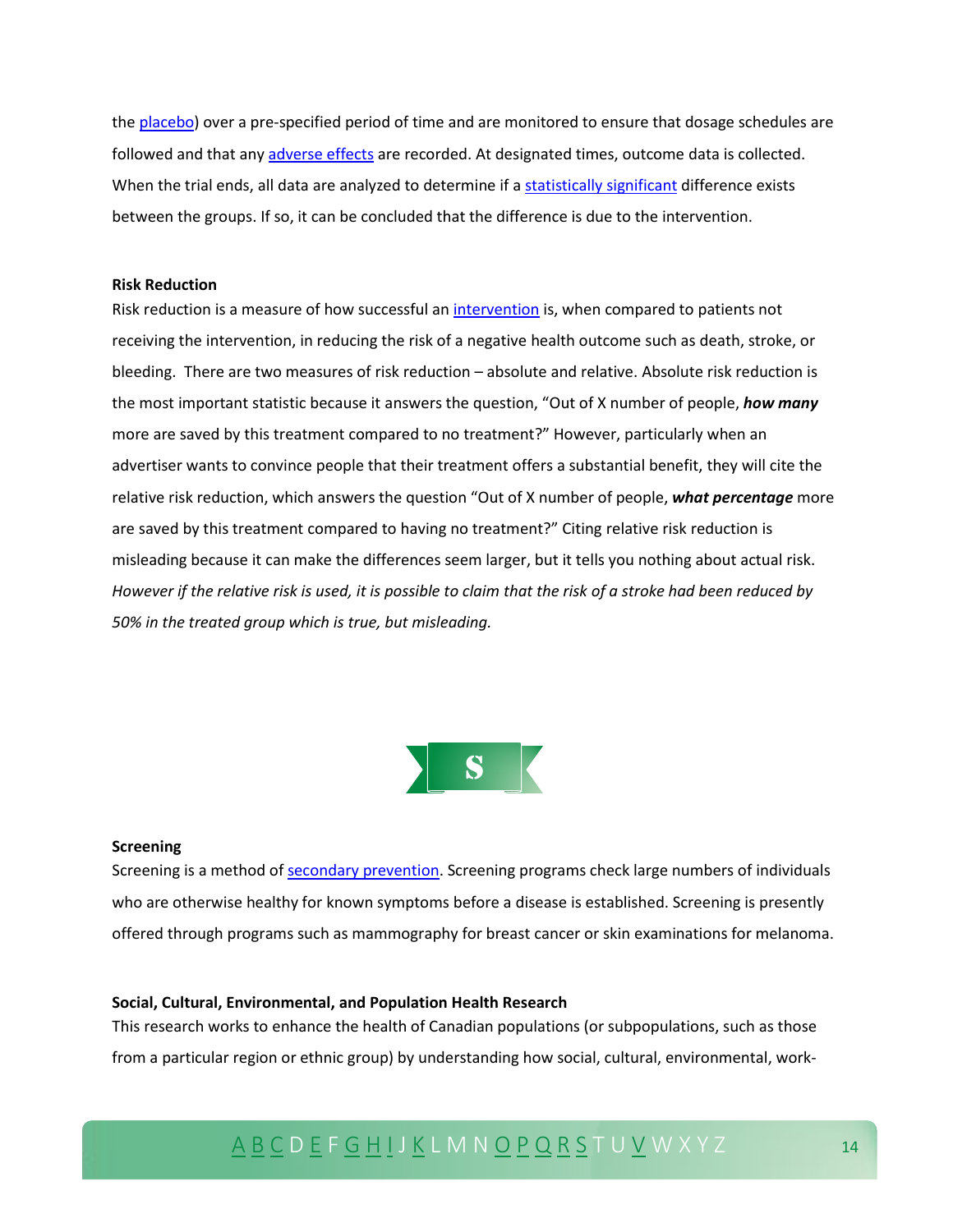related, and economic factors affect people's health. It also involves the [evaluation](#page-6-2) of certain health [interventions](#page-8-2) such as the effect of tobacco control programs on populations.

#### <span id="page-14-1"></span>**Statistical Significance and Probability**

Statistical significance is about the likelihood of findings being due to chance. Probability, or p-value, is a statistical calculation that is used to determine how likely a result could have occurred just by chance. Any statistical analysis begins with the assumption that there is no difference between the two groups being compared (e.g., the *intervention* and *control* groups in a *clinical trial*). This assumption is known as the nul[l hypothesis.](#page-7-2) Researchers select a p-value in advance of conducting the study to represent how much of a difference they would expect between the intervention and control group results in order to be confident that the results represent a true, or statistically significant, difference. Although it is possible to set this value at any level, for most analyses the p-value is set at 0.05, or 5%. This means that such a result could have occurred by chance only 5 times out of 100. Probability and confidence are influenced by a number of factors including the size and consistency of a sample. A study with a large sample size and highly consistent results is much more likely to produce statistically significant results with 95% confidence than a study with a small sample size and variable results. A statistically significant result technically applies only to the sample measured, and may not generalize to other populations.

### <span id="page-14-0"></span>**Subjects**

In [clinical trials,](#page-4-0) the people selected to take part are called subjects. The term applies to both those participants receiving the treatment being investigated and to those receiving a [placebo](#page-9-0) or alternate treatment.

### **Surrogate Endpoints (Surrogate Marker)**

A surrogate endpoint or marker is some change that is easy to measure and is expected to correlate with a more meaningful endpoint, although the actual relationship between the marker and event may not be known. As an example, a cholesterol lowering medication is expected to reduce cardiac deaths among patients with high cholesterol. However, it would take many years of costly follow-up to actually measure whether the medication reduced deaths in a clinical study, and the sample size would have to be unrealistically large before enough deaths occurred to give reliable differences between treated and untreated [subjects.](#page-14-0) Instead, because cholesterol is known to be correlated with cardiac deaths, lower cholesterol levels in the [intervention](#page-8-2) group is taken as a surrogate for fewer deaths from cardiac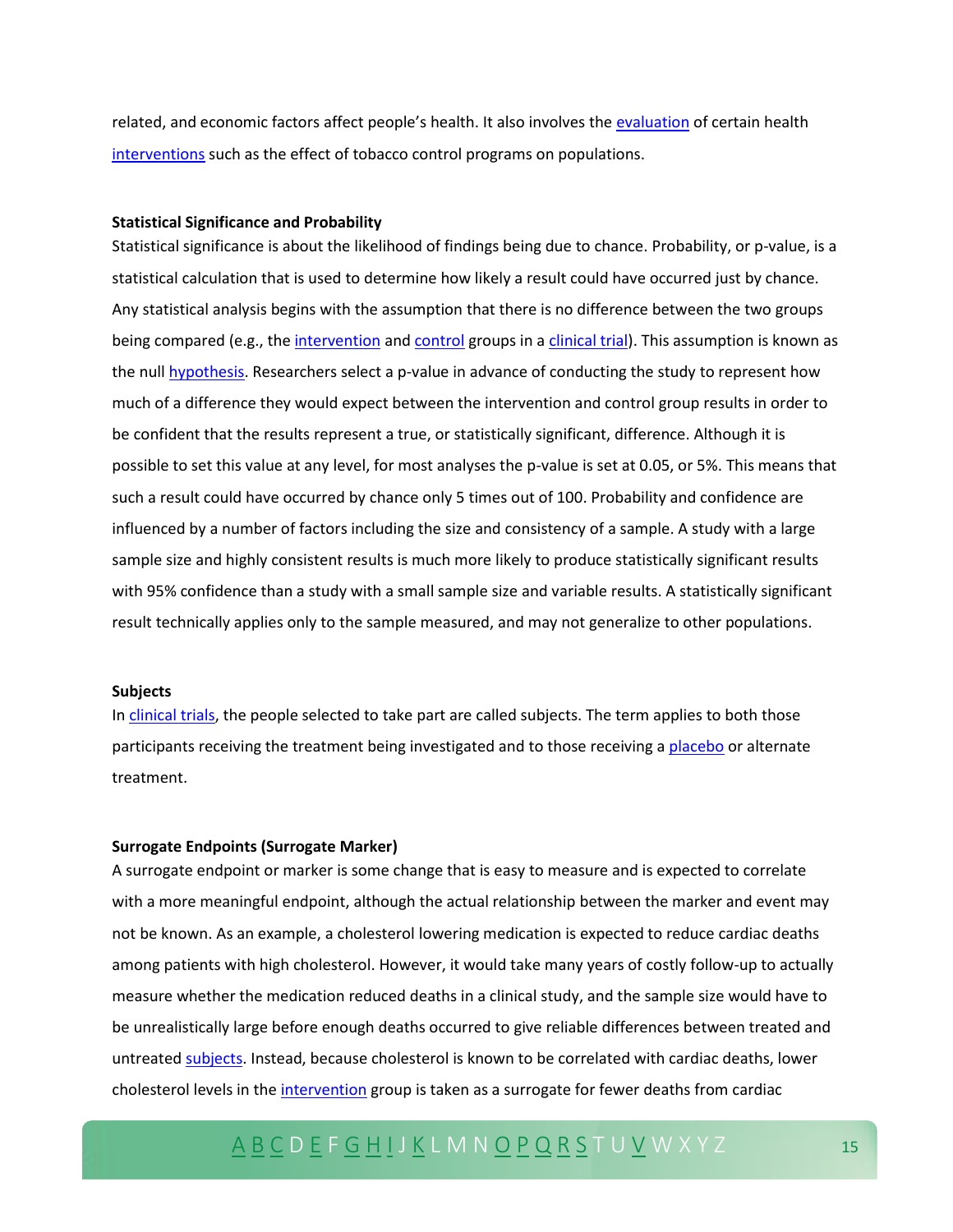disease. When surrogate markers are used as predictors, it is important to remember that all the [experiment](#page-6-1) is actually confirming is that cholesterol lowering drugs lower cholesterol, so the relationship between lowering cholesterol and preventing actual deaths cardiac deaths may not have been established by the study.

#### <span id="page-15-1"></span>**Survey**

Surveys can be either *quantitative or qualitative*. A [quantitative](#page-12-3) survey provides a series of questions where the answers can be recorded as numerical answers on a scale. Results are combined for each question, and percentages of responses can be calculated. A qualitative survey can involve personal interviews, participation in a focus group, or answers written on a questionnaire. These may be analyzed by identifying themes and consistencies, but individual perspectives make important contributions as well.

### **Systematic Review and Meta-analysis**

A systematic review consists of a methodical search for all published literature on a single topic that meet specific selection criteria. By compiling results from every study investigating the same question, it is possible to extract a much more reliable and accurate picture of the significant findings and to get a sense of their consistency. Meta-analysis is a way of statistically analyzing the results of a systematic review. In a meta-analysis, the [subject](#page-14-0) populations of all similar studies are combined, giving much more statistical [power](#page-10-2) to the result than any individual study would have on its own. It can also show the degree of similarity (homogeneity) or difference (heterogeneity) in the studies included. If the studies being combined are very different, the overall result is less trustworthy, but an examination of the data might show what particular feature of a subset of the data makes it different.



## <span id="page-15-0"></span>**Valley 1 (T1) and Valley 2 (T2) SPOR**

These terms metaphorically represent two gaps that have been identified in Canadian medical research. If we picture the continuum of research as extending from laboratory discoveries [\(Basic Biomedical](#page-2-3)  [Research\)](#page-2-3) through the development of drugs and treatments for patients [\(Clinical Research\)](#page-3-3) and from